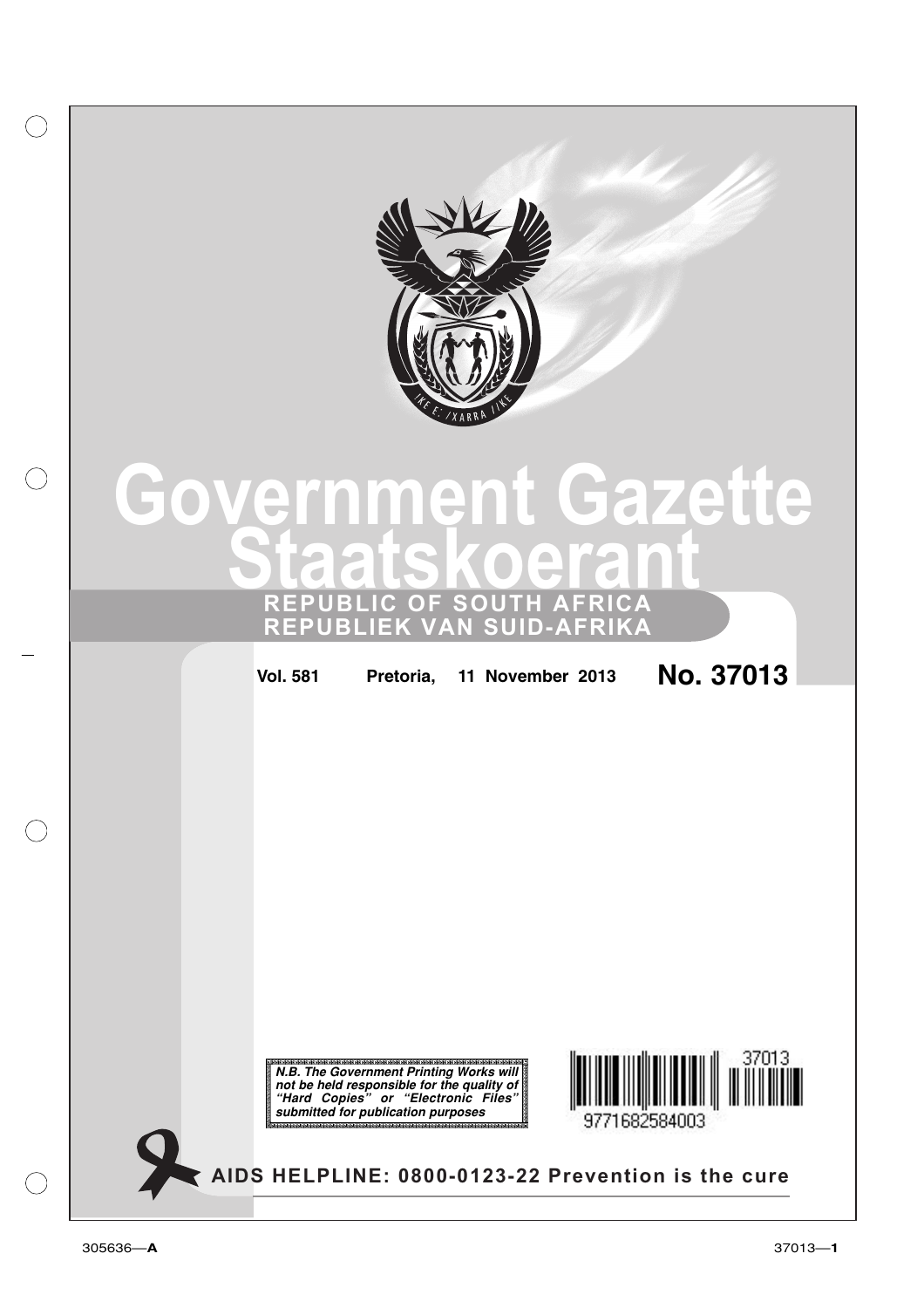#### **IMPORTANT NOTICE**

**The Government Printing Works will not be held responsible for faxed documents not received due to errors on the fax machine or faxes received which are unclear or incomplete. Please be advised that an "OK" slip, received from a fax machine, will not be accepted as proof that documents were received by the GPW for printing. If documents are faxed to the GPW it will be the sender's responsibility to phone and confirm that the documents were received in good order.**

**Furthermore the Government Printing Works will also not be held responsible for cancellations and amendments which have not been done on original documents received from clients.**

|                                       | <b>CONTENTS • INHOUD</b> |             |                |
|---------------------------------------|--------------------------|-------------|----------------|
| No.                                   |                          | Page<br>No. | Gazette<br>No. |
|                                       | <b>GENERAL NOTICE</b>    |             |                |
| <b>Basic Education, Department of</b> |                          |             |                |
| <b>General Notice</b>                 |                          |             |                |

1098 National Education Policy Act (27/1996) and The South African Schools Act (84/1996): Approval for the conduct of a Pilot Study in selected schools in all Provinces with the aim of promoting and developing previously marginalised African Languages in South African Schools ........................................................................................... 3 37013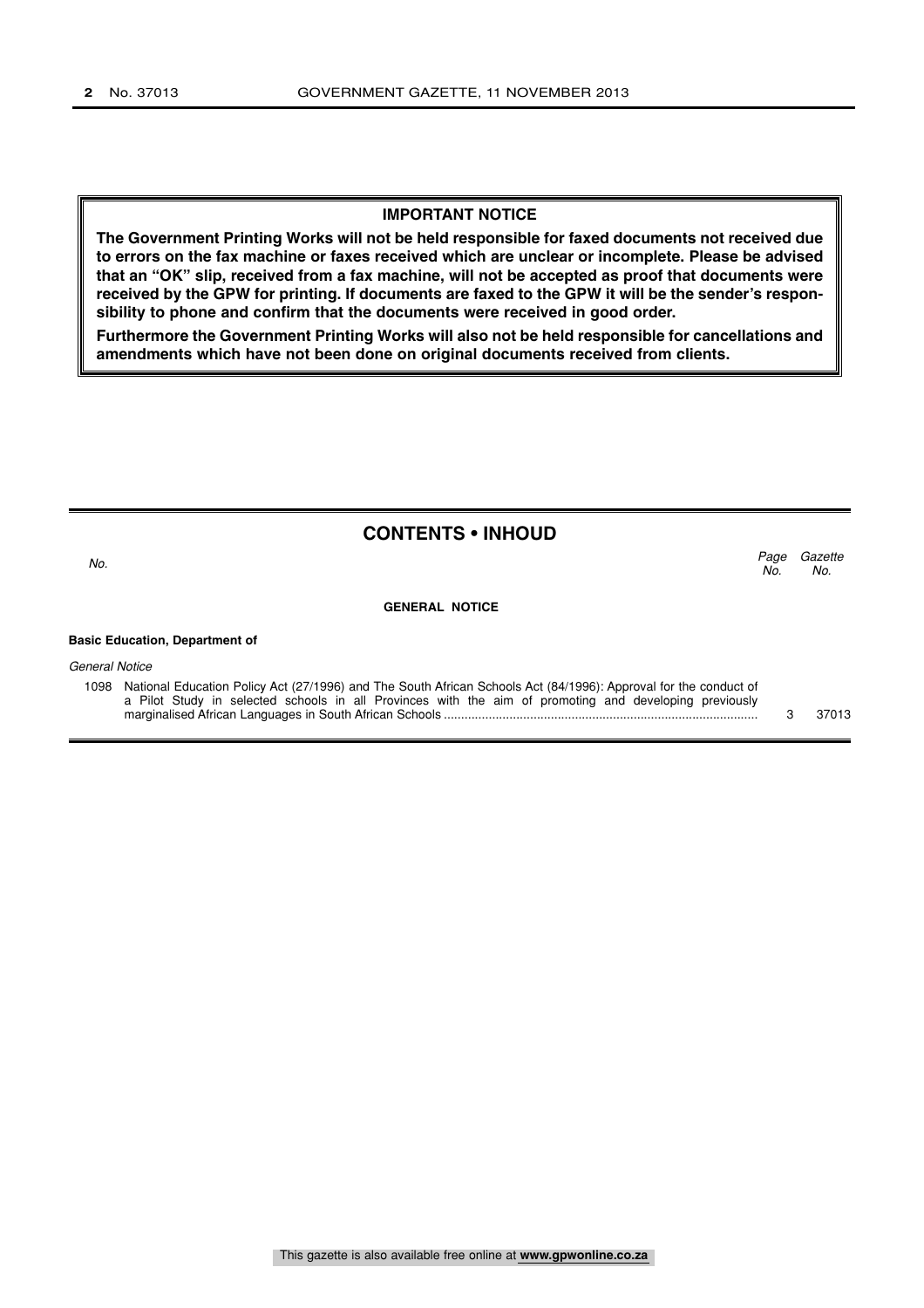### GENERAL NOTICE

#### **NOTICE 1098 OF 2013**

### DEPARTMENT OF BASIC EDUCATION

# NATIONAL EDUCATION POLICY ACT, 1996 (ACT NO. 27 OF 1996) AND THE SOUTH AFRICAN SCHOOLS ACT, 1996 (ACT NO. 84 OF 1996)

APPROVAL FOR THE CONDUCT OF A PILOT STUDY IN SELECTED SCHOOLS IN ALL PROVINCES WITH THE AIM OF PROMOTING AND DEVELOPING PREVIOUSLY MARGINALISED AFRICAN LANGUAGES IN SOUTH AFRICAN SCHOOLS

- 1. I, Angelina Matsie Motshekga, Minister of Basic Education, hereby, in terms of Sections 3(4)(d) and 3(4)(m) of the National Education Policy Act, 1996 (Act No. 27 of 1996) and together with section 6 of the South African Schools Act, 1996 (Act. No. 84 of 1996), and after consultation with the Council of Education Ministers, approve the conduct of a pilot study in the Foundation Phase with the aim of promoting and developing previously marginalised African Languages at First Additional Language level in South African schools.
- 2. The pilot study will be conducted during the period, 1 January until 31 December 2014, in a minimum of 10 selected schools per province in all nine provinces.
- 3. The pilot study will focus on the:
	- (a) promotion and development of the nine previously marginalised African Languages to ensure that non-English and non-Afrikaans home language speakers attending schools where neither English nor Afrikaans is the language of learning and teaching, are able to rely on their own language proficiency during their assessments; and